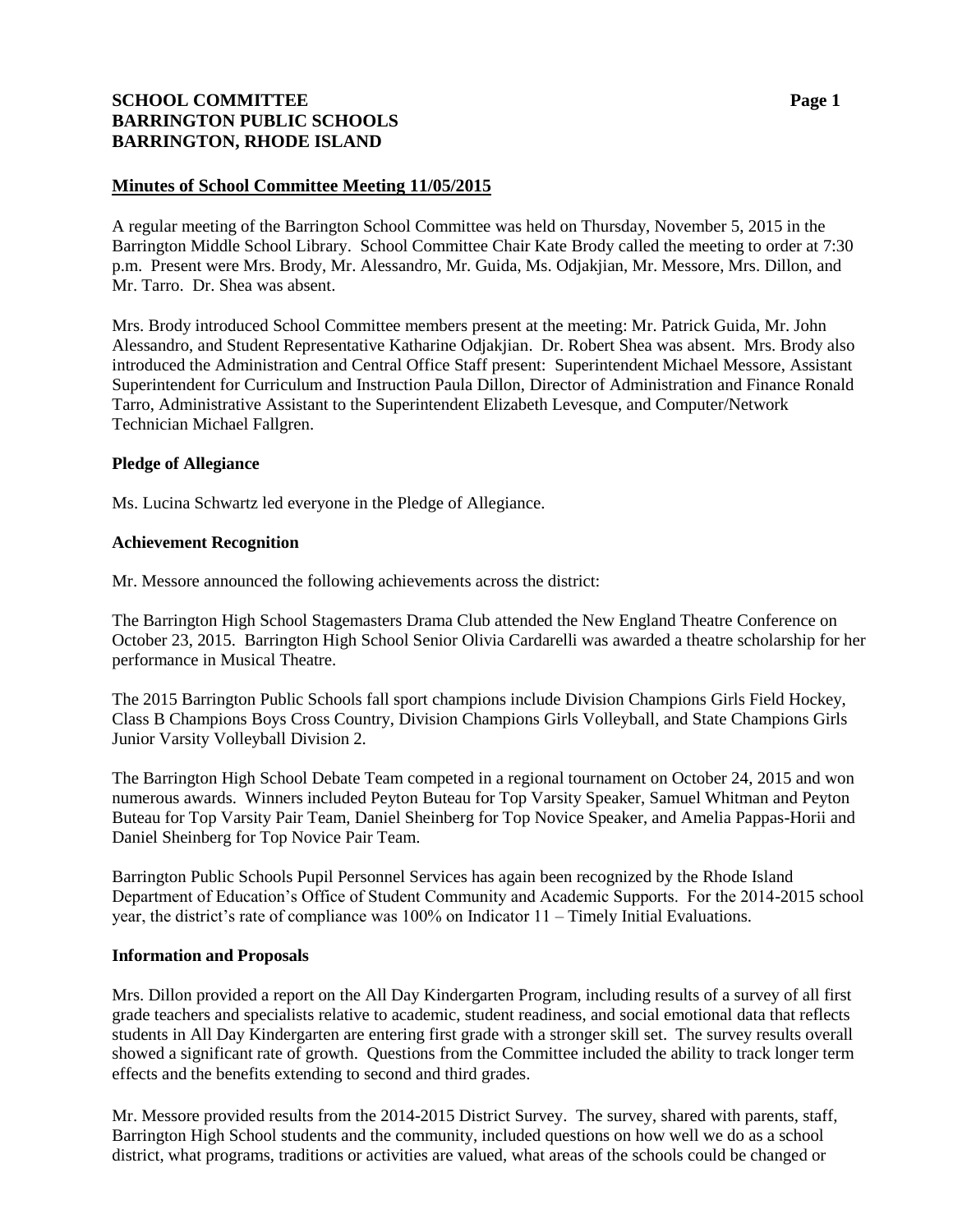# **SCHOOL COMMITTEE Page 2 BARRINGTON PUBLIC SCHOOLS BARRINGTON, RHODE ISLAND**

#### **Minutes of School Committee Meeting 11/05/2015**

improved, as well as a section for comments. Mr. Messore shared both the positive responses and areas noted as opportunities for improvement, and is working with a consultant to use the data both in the development of strategic objectives and for a future survey.

Mr. Guida reported on the status of the Barrington Middle School building project including a tentative timeline for the process and support for an auditorium to be included in the project. The Building Committee has approved a proposed contract with Kaestle Boos Associates that will be presented for School Committee approval later this evening. Mr. Tarro added that updates relative to the Barrington Middle School building project can be found on the district website including the tentative timeline established for the process.

Mrs. Brody provided an overview of the discussions on School Start Times that began in 2011 and outlined the factors that have been prioritized for current continued discussions including later start times for Barrington High School and Barrington Middle School, no bus pick up before 7:00 a.m., and no bus ride longer than 30 minutes. Mrs. Brody added that the Committee will discuss a timeline for approval at its next meeting. Mr. Messore provided an overview of the ongoing work of the Administration and presented all three options included in the continued evaluation. Mr. Tarro added information on the related costs with each option including cost for additional buses, bus monitors and crossing guards. Mr. George Finn, Director of Athletics and Student Activities, provided information relative to the impact to athletics and activities with any change to the current start times. When asked by the Committee for his recommendation, Mr. Messore stated that he could not support a start time after 9:00 a.m. at the secondary level. Mr. Messore informally suggested a fourth option with an 8:00 a.m. start time at Barrington High School, 8:05 a.m. at Barrington Middle School, 8:20 a.m. for Nayatt School, Primrose Hill School and Sowams School, and 8:55 a.m. for Hampden Meadows School, adding that this option could have minimum impact to schedule and staffing. Questions from the Committee included clarification on the total number of buses needed for each option, what challenges other school districts have faced with a change to start time relative to athletics and activities, bus stop efficiencies, and a request to include all associated costs to each option for continued evaluation. Following the lengthy presentation and discussion, the Committee agreed to continue discussions and welcomed input from members of the audience.

#### **General Public Discussion and Information**

Dr. Juan Cuebas, of 14 Short Road, parent and physician certified in sleep medicine and neurology, provided what he described as contrarian information to a later start time being the only way to help with sleep deprivation, and added that current studies may be missing environment impact, media curfews, parental discipline on proper sleep hygiene and taking into account student athletics and activities.

Ms. Lucina Schwartz, Student Representative to the School Committee for the 2014-2015 academic year, stressed that while logistical concerns are important the focus should be on education, student health, and reducing student stress. Ms. Schwartz asked the School Committee to consider a start time between 8-9 a.m.

Mrs. Mary Roberts, of 11 Adams Avenue, Barrington Middle School Language Arts and Social Studies Teacher, and National Education Association Barrington (NEAB) President, read a statement on behalf of the teachers union that included consideration of what is best for students and staff, and an appeal to the School Committee on the importance of including all stakeholders in the decision making process.

Mr. Nahum Mitnik, of 187 New Meadow Road, parent, Barrington High School Music Teacher, and also representing the NEAB, provided results from a survey conducted by the NEAB and Barrington Education Support Team (BEST). From the 238 responses received, 80% called for no change to the current schedule.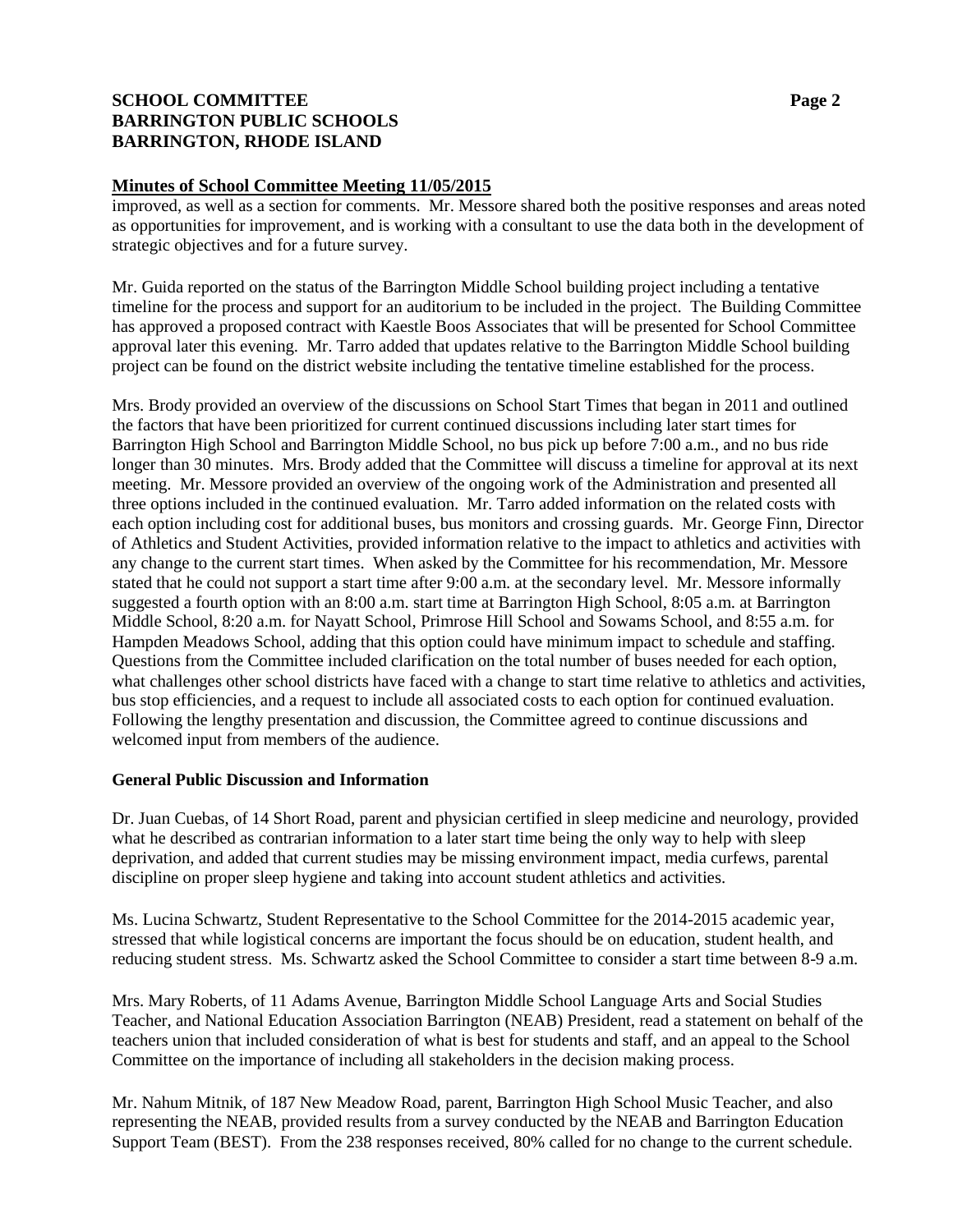# **SCHOOL COMMITTEE Page 3 BARRINGTON PUBLIC SCHOOLS BARRINGTON, RHODE ISLAND**

#### **Minutes of School Committee Meeting 11/05/2015**

Mr. Alessandro asked if custodians also participated. Mrs. Roberts responded that some custodians expressed an interest in and then participated in the survey.

Ms. Jessica Gagnon and Ms. Julia Soares, Barrington High School Seniors, shared results of a student survey conducted by the Student Council resulting in 67% of the more than 200 responses wanting no change to the current schedule. Ms. Gagnon and Ms. Soares stressed the importance of the student voice and the need for after school time for student participation in extracurricular activities and athletics.

Mr. Thomas Rimoshytus, of 1 Howard Street, parent, stated that the system has worked for 40 plus years and does not need a change, and offered option four to add extra buses and keep the current start/stop times, or option five to not change a thing.

Ms. Olivia Bowen and Ms. Renee Seto, Barrington High School Seniors, stated that there are other factors to student health and wellbeing other than sleep, and stressed the impact of a later start time on the lives beyond the classroom for both students and teachers.

Mr. Stephen Lenz, parent, Barrington High School English Teacher, Girls Basketball Head Coach and Senior Project Co-Coordinator, stressed the importance of all extracurricular activities and the impact that a disruption in those activities would have on students. Mr. Lenz expressed his sense of respect for both sides of the school start times issue and urged the School Committee to consider other areas of focus to curb student stress.

Mr. Robert Marley, parent and Barrington High School Math Teacher and Department Chair, asked for the consideration of adding air conditioning to address the problem of high temperatures on the second floor at Barrington High School rather than a focus on start time.

Mrs. Rebecca Sancomb, parent, expressed concern for bus issues that include students sitting in the aisle of the bus because of current overflow issues at dismissal.

Mrs. Patricia Brady Wilhelm, of 18 Conway Drive, parent, asked for clarification on if changing start times is a separate goal from increasing the number of buses, having students ride the bus for less than 30 minutes, and have a no earlier than 7:00 a.m. pick up. Mrs. Brody replied that as the result of exploring transportation logistics, the Committee learned more data on the current bus schedules and the goal is to have a simultaneous discussion.

Mr. Joel Hellmann, of 13 Richmond Avenue, parent, stated that the big issue remains to be student stress and eliminating 90% of homework and taking time away from standardized testing would help alleviate stress. Mr. Hellmann urged the School Committee to do whatever it takes to make a real auditorium part of the new Barrington Middle School building project; he stated that if there is no auditorium in the new BMS project, then he cannot support it.

Mrs. Patricia Orrall, of 139 Narragansett Avenue, parent of Barrington High School graduates, stated that she learned tonight that the School Committee has not done its due diligence by not listening to students or teachers, and stressed that changing start times could set up students for failure in the future.

Dr. Michael Johnson, of 28 Old Chimney Road, parent of three children in the district, noted that delaying school start time should not be a debate but rather implemented as part of a deliberative process with acceptance of the because of scientific research and evidence relative to the health benefits to students.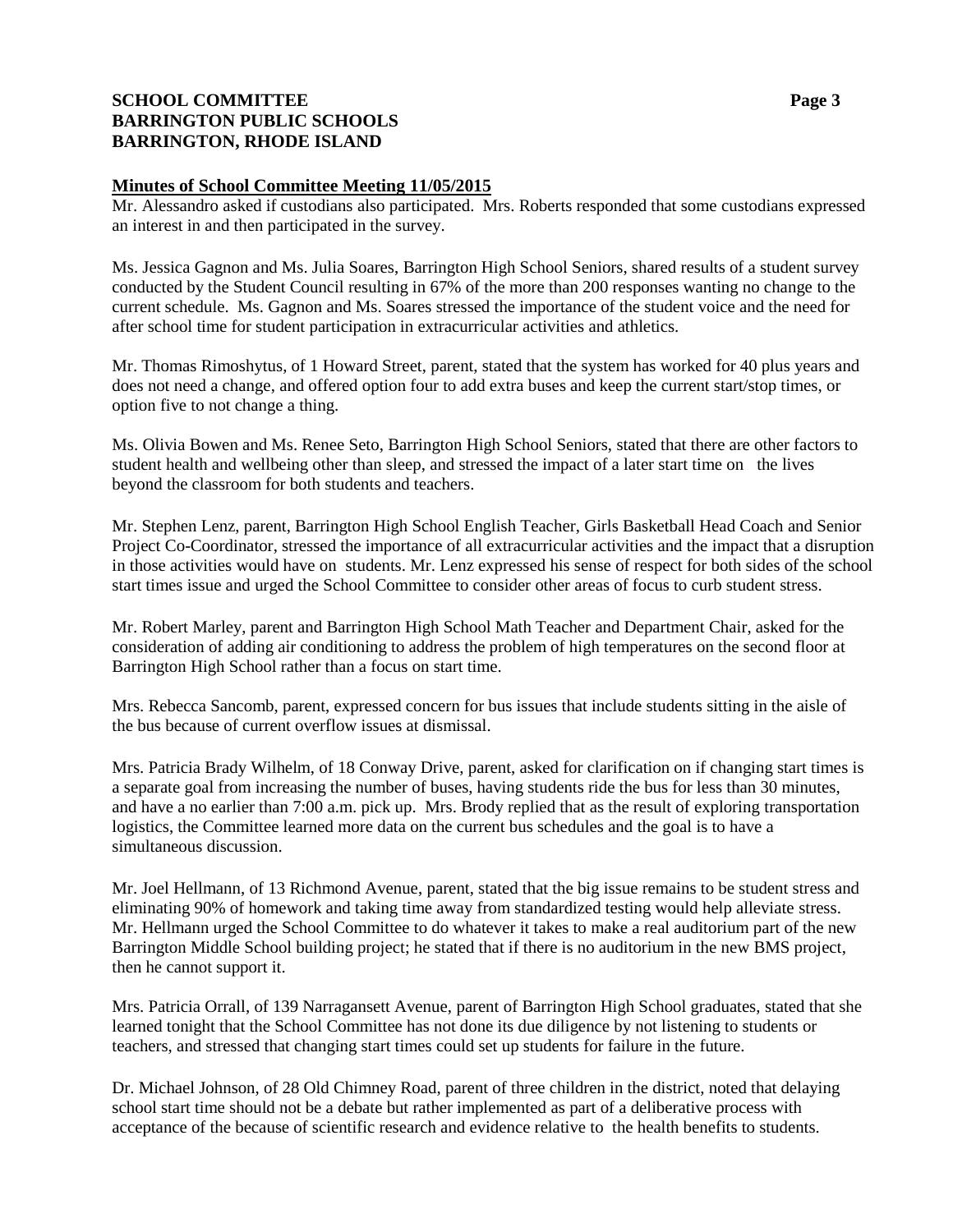# **SCHOOL COMMITTEE Page 4 BARRINGTON PUBLIC SCHOOLS BARRINGTON, RHODE ISLAND**

## **Minutes of School Committee Meeting 11/05/2015**

Mrs. Jennifer Baker, of 6 Candleberry Road, parent of four students, asked if a study has ever been done on how well students do on testing on Common Planning Time (CPT) days when their school day starts later at Barrington High School.

Mrs. Anne Merlino, of 15 Mallard Cove Way, parent, noted the importance of good sleep habits stressed by parents, and that it is possible to change circadian rhythms.

Ms. Brienne Brown, of 11 Jennys Lane, parent, noted that Barrington is exceptional but that students are no exception to biology, and feels strongly that extracurricular activities should be scheduled around academics and that science supports the benefits to students of a change in start time.

Mrs. Anna Clancy, of 22 Fairway Drive, parent of two K-12 Barrington Public Schools graduates and of a current student at BHS, expressed appreciation for the science for later school start times, but that given the disruption to other parts of students' lives, the focus needs to be on better scheduling of student workload to reduce stress.

Mrs. Cassie DiGiacomo, of 23 Great Road, parent of four children, noted that the district survey on later start times conducted in 2011 resulted in a majority of parents and students with opposition to later start times, and again with a current majority not in favor, urged the School Committee to listen to parents and students.

Dr. Scott Douglas, of 25 Rumstick Road, parent, expressed his appreciation for the process and spread of opinion and asked if there could be consideration for an additional option for 8:30 a.m. based on research by the Centers for Disease Control and Prevention. Dr. Douglas suggested the use of a sports consultant to provide additional information to shifting of athletic activity.

Mrs. Sarah O'Brien, of 88 Boyce Avenue, parent, asked if time scheduled with teachers after school could be shifted to before school, and noted that because sports do not span the entire school year if they could also be shifted to before school if schedules allow. Mrs. O'Brien added that delaying start times would benefits students at all levels.

Mrs. Cherylann Bertoncini, of 18 Pine Avenue, parent and Nayatt School Library Media Specialist, urged parents and the community to not divide academics and athletics and to trust the School Committee and Administration to do what is best for students. Mrs. Bertoncini was thankful for the meeting to begin with district achievement recognition, which at this meeting included her niece's theatre scholarship award.

Mr. Anthony Arico, Jr. of 166 Lincoln Avenue, urged the School Committee to keep schedules as close as possible to where they are now.

Mr. Edward Roskiewicz, of 2 Boxwood Court, parent, asked as to compelling reason for the Barrington High School and Barrington Middle School schedules to be coupled. Mr. Messore responded that it is due to student age groups for ridership on buses, and to the shared schedule for certified staff who work in both buildings.

Ms. Odjakjian departed meeting at 10:20 p.m.

The Committee agreed to hear the Field Trip Approvals agenda item out of order. Barrington High School Music Department Co-Chair Mrs. Barbara Hughes requested approval for a day trip on January 30, 2016 for Music Department students to visit New York City. Mrs. Hughes also requested approval for an overnight trip on February 28-March 1, 2016 for the Barrington High School Jazz Ensemble to travel to New York City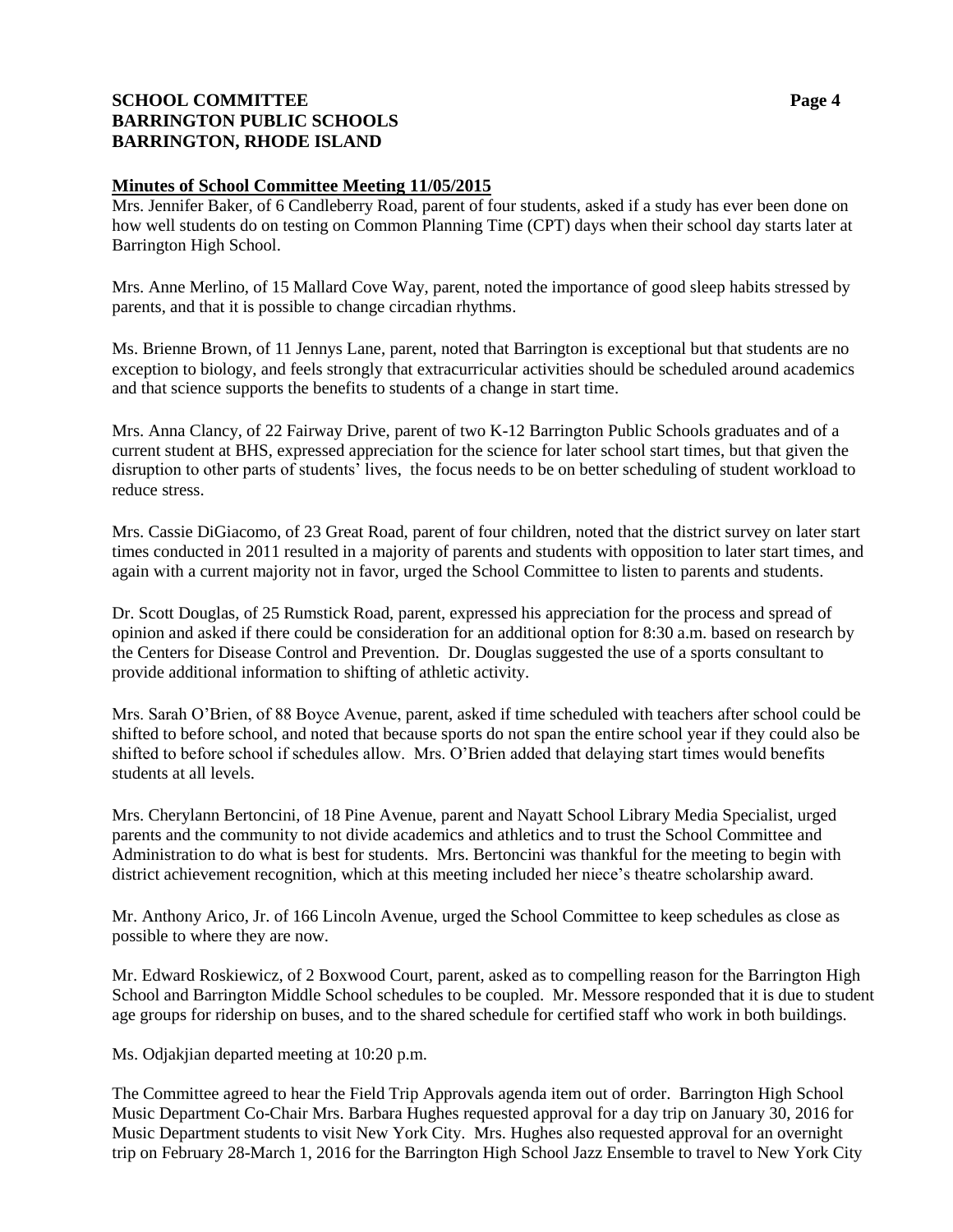# **SCHOOL COMMITTEE Page 5 BARRINGTON PUBLIC SCHOOLS BARRINGTON, RHODE ISLAND**

#### **Minutes of School Committee Meeting 11/05/2015**

and Philadelphia. Mrs. Hughes provided an overview of all trip logistics.

**Mr. Guida moved and Mr. Alessandro seconded to approve the field trips for the Barrington High School Music Department to New York City on January 30, 2016 and for the Barrington High School Jazz Ensemble to New York City and Philadelphia on February 28-March 1, 2016. The motion passed 3-0 with Mrs. Brody, Mr. Alessandro, and Mr. Guida voting in the affirmative for the motion.**

#### **Old Business from Superintendent and Staff**

Mr. Messore provided an update relative to the District Strategic Communication Plan, including plans for prioritized Request for Proposals (RFP) for the Barrington Middle School building project including one for an owner project manager and another for a commissioning agent, and the status of an RFP for review and redesign of the district website. Mr. Messore reported on the community forum on cyberbullying and Internet safety for students held on October 27, 2015, presentations held the following day at Hampden Meadows School and Barrington Middle School, and the upcoming Barrington Education Foundation's (BEF) STEAM Connections 2015 event on November 14, 2015. Mrs. Brody thanked Mr. Messore for the district's efforts to be proactive in its public support of the productive partnership for education with BEF.

#### **Old Business from School Committee**

No old business from the School Committee was presented at this time.

#### **New Business from Superintendent and Staff**

**Mr. Guida moved and Mr. Alessandro seconded to accept the recommendation of the Superintendent with respect to the appointments of:** 

**Louann Diehl, HS, Teacher Assistant Anita DiMatteo, Volunteer Coordinator Nicholas Guadagno, HS, Girls Basketball Assistant Coach Timothy Hall, HS, Boys Ice Hockey Head Coach Steven Shuman, HS, Theatre Technical Director Kelly Smith, HS, Latin Lindsey Stebenne, HS, Girls Ice Hockey Assistant Coach Joseph Sturm, HS, Boys Ice Hockey Assistant Coach**

#### **The motion passed 3-0 with Mrs. Brody, Mr. Alessandro, and Mr. Guida voting in the affirmative for the motion.**

Mr. Messore announced the retirement of Sharon Seibel, PH, Nurse.

## **Mr. Guida moved and Mr. Alessandro seconded to approve the monthly expenditures for September in the amount of \$3,690,714.71.**

Mr. Guida inquired about the projections for maintaining the budget for the year. Mr. Tarro responded that the line item for out of district tuition continues to be monitored as it is over budget by approximately \$100,000. The budget is on target otherwise, with salaries and benefits in line.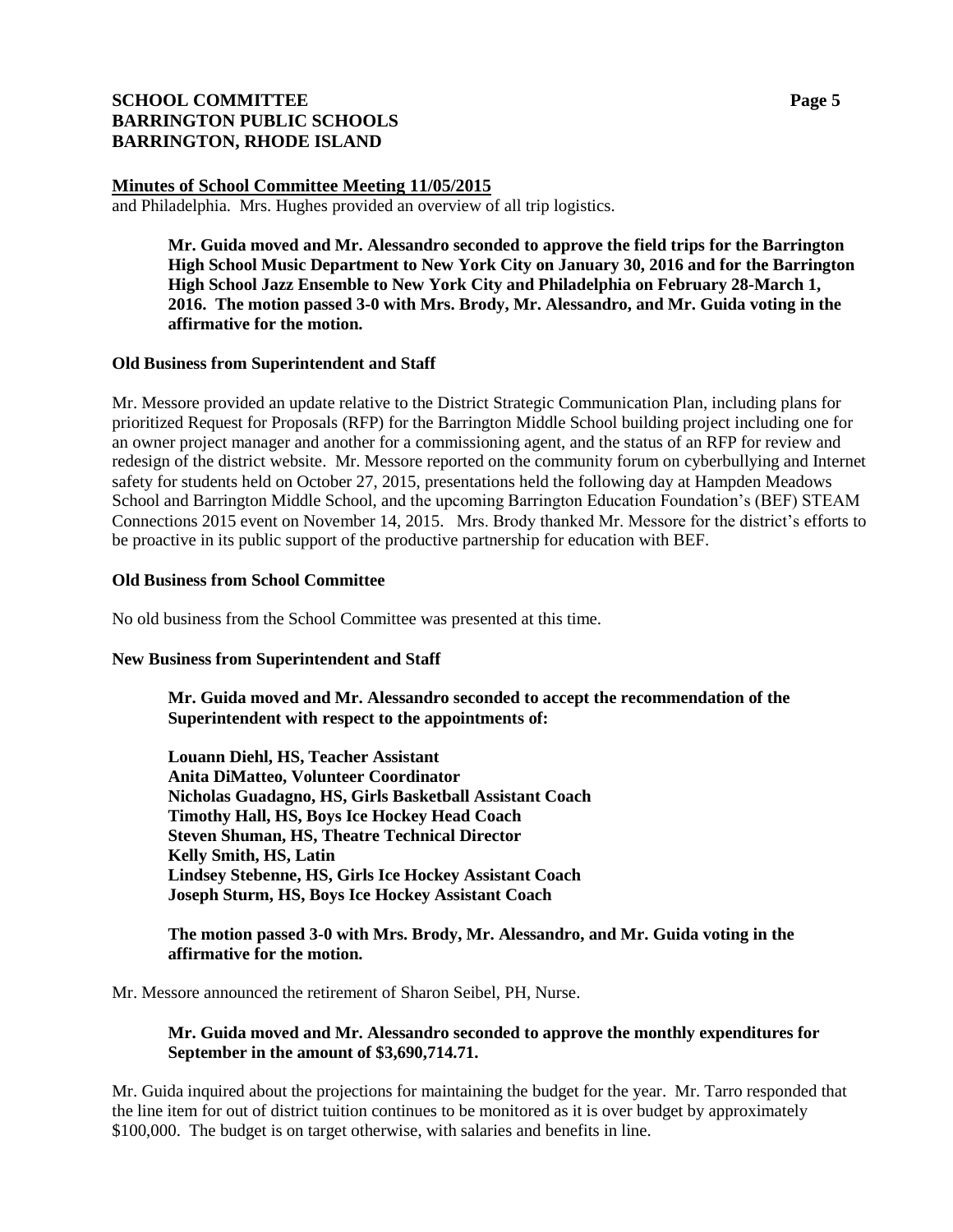# **SCHOOL COMMITTEE Page 6 BARRINGTON PUBLIC SCHOOLS BARRINGTON, RHODE ISLAND**

#### **Minutes of School Committee Meeting 11/05/2015**

#### **The motion passed 3-0 with Mrs. Brody, Mr. Alessandro, and Mr. Guida voting in the affirmative for the motion.**

Mr. Tarro provided information on approved district funding of \$65,000 from the School Building Authority for Immediate Health and Safety needs. Approved projects include the oil tank removal at Nayatt School, the oil tank removal at Hampden Meadows School, and the water main replacement at Primrose Hill School, all of which are eligible for 35% reimbursement through the Rhode Island Department of Education (RIDE). Mr. Tarro requested approval from the Committee as well as signatures on the Memorandum of Agreement. The executed document will be included in the RIDE Stage II Housing Aid construction application.

#### **Mr. Guida moved and Mr. Alessandro seconded to approve the School Building Authority Funding for Immediate Health and Safety Needs. The motion passed 3-0 with Mrs. Brody, Mr. Alessandro, and Mr. Guida voting in the affirmative for the motion.**

#### **New Business from School Committee**

Mr. Guida recommended that the Committee approve the contract with Kaestle Boos Associates for the Barrington Middle School building project. The Building Committee and Subcommittee have both given their unanimous approval for the negotiated contract.

## **Mr. Guida moved and Mr. Alessandro seconded to approve the Kaestle Boos Associates contract for the Barrington Middle School building project. The motion passed 3-0 with Mrs. Brody, Mr. Alessandro, and Mr. Guida voting in the affirmative for the motion.**

Mrs. Brody reported that she and Mr. Alessandro attended the Budget Forecasting Committee meeting on October 26, 2015. The Budget Forecasting Committee will revise the previous budget forecast in anticipation of the introduction of a current accurate budget projection for the future. Mr. Alessandro has been charged with the task to find the market rate for issuing a bond for the Barrington Middle School building project. The Budget Forecasting Committee includes representation from the School Committee, Town Council, Committee on Appropriations, Mr. Tarro, and Town Finance Director Kathy Raposa. The Budget Forecasting Committee plans to reconvene in January.

Mrs. Brody led the discussion on the agenda topics for the joint legislative breakfast scheduled for November 16, 2015 with the School Committee, Town Council, Representative Joy Hearn, District 66, Representative Jan Malik, District 67, Senator Cynthia Armour Coyne, District 32, Mr. Messore, Mr. Tarro, Town Manager Peter DeAngelis, and Town Finance Director Kathy Raposa.

#### **Decision Items**

**Mr. Guida moved and Mr. Alessandro seconded to approve the consent agenda. The motion passed 3-0 with Mrs. Brody, Mr. Alessandro, and Mr. Guida voting in the affirmative for the motion.**

#### **Discussion Future Agenda Items**

Mr. Messore reported that the next regular School Committee meeting scheduled for November 19, 2015 will feature a Student Achievement Data report and an update on the Partnership for Assessment of Readiness for College and Careers (PARCC). Also, options regarding school start time and costs associated will be included in Old Business.